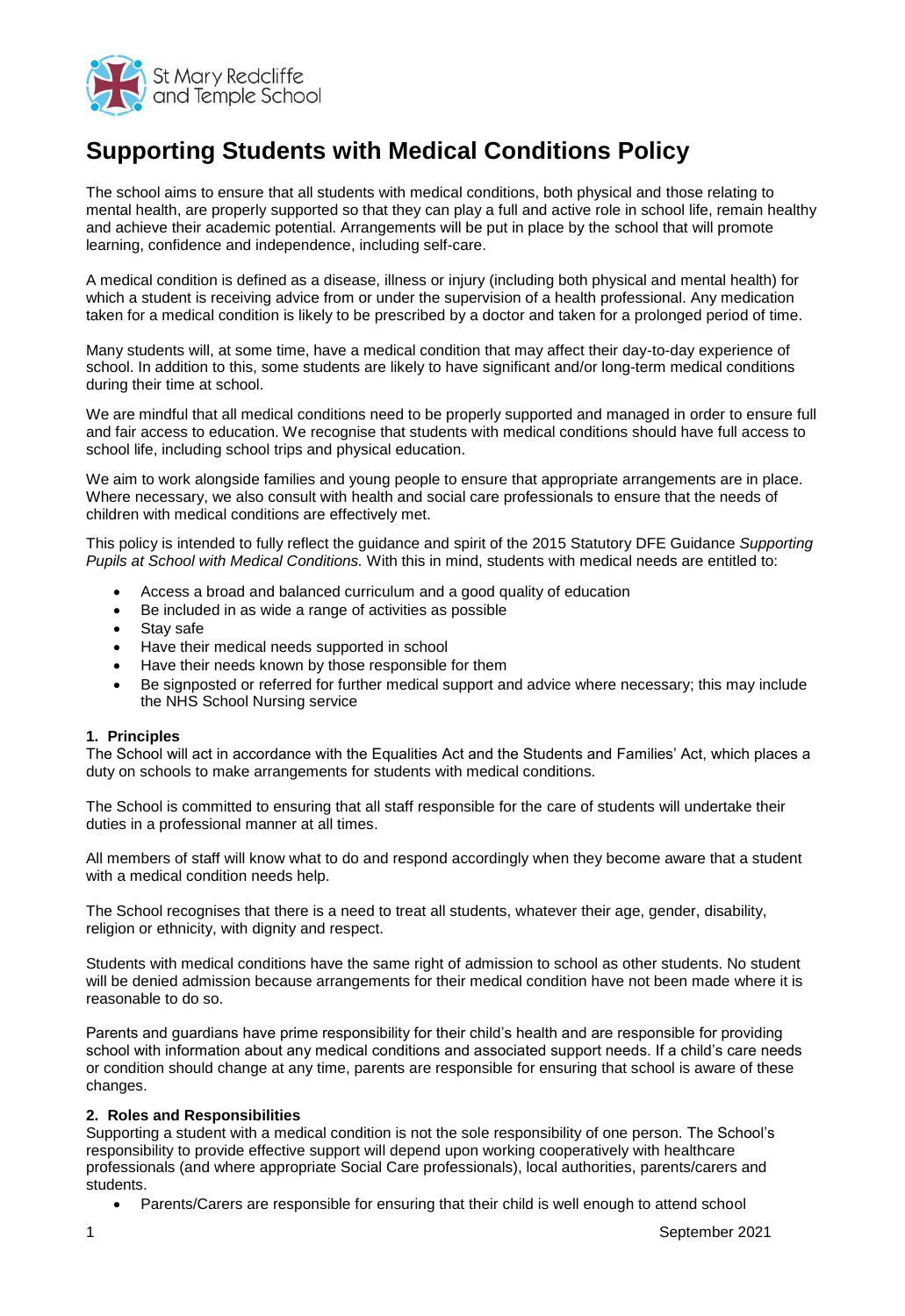- Parents/Carers must provide the School with sufficient information about their child's medical condition and support and care required. They must keep the School informed of any updates
- Members of staff will work in close partnership with parents/carers and medical professionals to share information and provide continuity of care
- Individual Health Care Plans (IHCP's) will be developed and monitored in collaboration with parents/carers and medical professionals and reviewed at least annually or earlier, if evidence is presented that the student's needs have changed
- Students with medical conditions will often be the most appropriate person to provide information about how their condition affects them. They should contribute as much as possible to the development of and comply with their IHCP
- Where students refuse to take their medication under supervision as requested by their parent or doctor, the member of staff will not force them to do so by any means; parents/carers will be informed immediately and will take responsibility for their child's medical needs at this point
- The School will if in any doubt about a student's condition, contact the emergency services, with or without a Parent/Carer's consent

## **3. Emergencies**

- Where a student has an IHCP, this should clearly define what constitutes an emergency and explain what to do, including ensuring that all relevant members of staff are aware of emergency symptoms and procedures
- Other students in the School should know what to do in general terms, such as informing an appropriate adult immediately if they think help is needed
- If a student needs to be taken to hospital, a member of staff should stay with the student until the parent/carer arrives, or accompany a student taken to hospital by ambulance
- We will assist any student in a life-threatening situation. If a student who has a Medical Care Plan should find themselves in an emergency situation, then we will aim to ensure that emergency services are provided with a copy of Individual Health Care Plan

## **4. School Trips, Visits and Activities**

- The School will make every effort to ensure that students with medical needs have the opportunity to participate in school trips, as long as the safety of the student concerned and that of other students is not compromised by their inclusion and where it is reasonable to do so
- Members of staff will complete a risk assessment and take additional measures as reasonable to accommodate the inclusion of the student, consulting with parents/carers and medical professionals as required
- Parents are responsible for making sure they include detailed, accurate and up-to-date medical information on any forms relating to school trips

#### **5. Managing Medicines in School**

- Medicines will only be administered at School when it would be detrimental to a student's health or their school attendance not to do so
- No student under 16 will be given medicine without parental consent. In some cases young people will be able to take responsibility for managing their own medicines and procedures and this will be outlined in their care plan
- The School will only accept prescribed medicines that are in date, labelled for the student, provided in the original container as dispensed by a pharmacist and include instructions for administration, dosage and storage. The exception to this is insulin, which must still be in date, but will be available to the School inside an insulin pen, rather than in its original container
- Parents of students who require medication are responsible for:
	- providing school with any medication as outlined above
	- ensuring that it is in-date
	- checking regularly that school has sufficient stocks of the child's medication and that these are in date, and addressing this if not
	- disposing of it when it's out of date
	- Parents will be required to give written consent for us to administer medication, and it will not be administered unless consent is provided
- Medication is then kept in a locked cabinet in the school medical room and can be dispensed by the school first aider
- On occasion, students carry their own medication (such as in the case of inhalers). This decision is based on wishes of parents, age, maturity and ability of individual child
- Non-prescribed drugs such as paracetamol and ibuprofen will not be given to students without parental consent